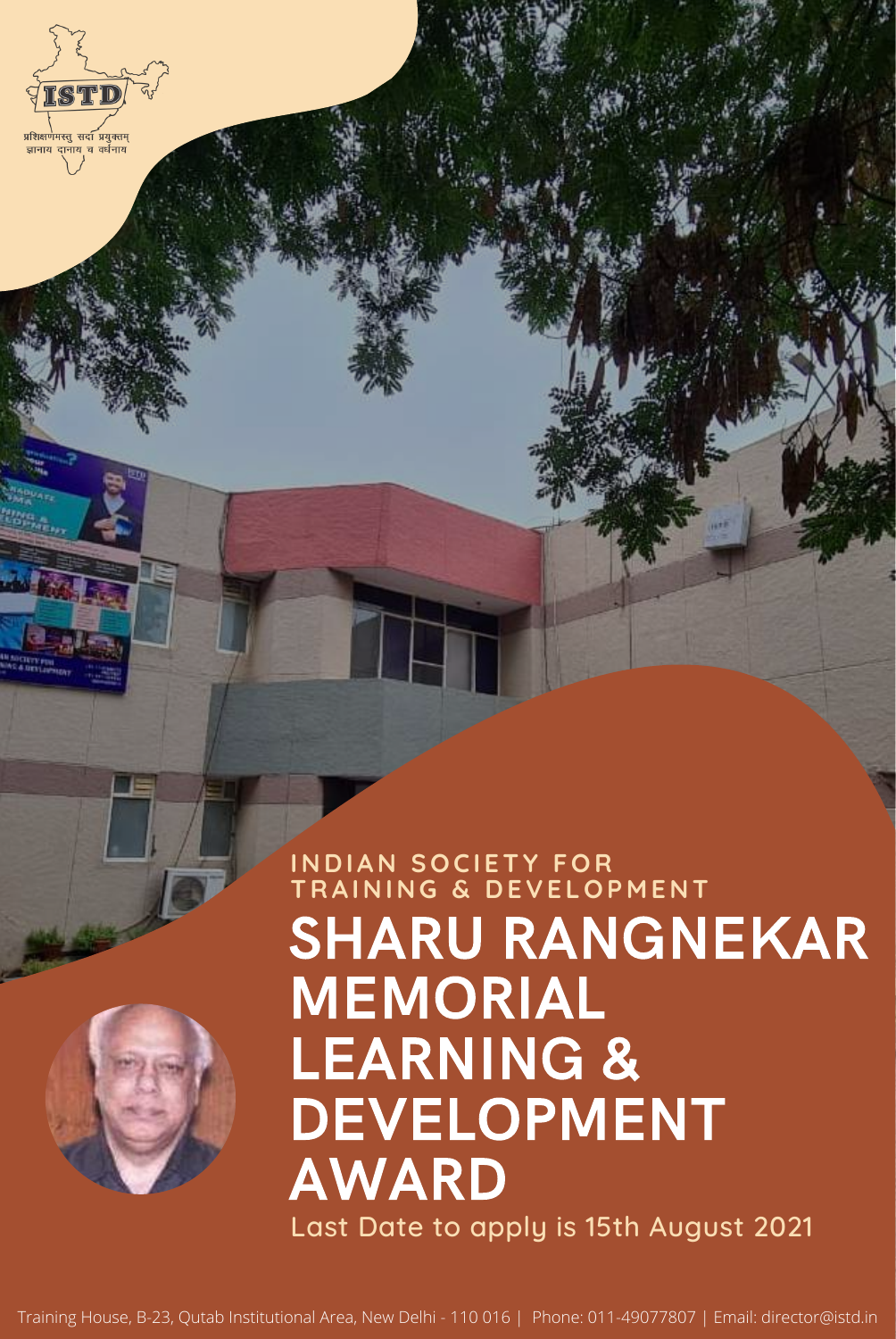Late Mr. Sharu S. Rangnekar was a Chemical Engineer from Mumbai University with a Master of Business Administration degree from the U.S.A. He started his management career in 1951, worked in several multinationals till he took early retirement from Searle (India) as the Managing Director at the end of 1978. Thereafter he taught as Visiting Faculty at Tata Institute of Social Sciences and Management Institutes attached to Mumbai University. He has been a popular lecturer and writer on management topics. His books "In the Wonderland of Indian Managers", "In the World of Corporate Managers", "How to Learn Management from Your Wife " and "Soft Skills in Management" have become management classics. His books have been translated in Marathi, Hindi, Gujrati, Bengali, Tamil, Telugu, Malayalam and Kannada.

He was President Emeritus with Indian Society of Training and Development and significantly contributed towards the growth of ISTD at the early years and was a torch bearer of ISTD till his last days. In order to recognize his contributions towards the Indian L&D world, ISTD decided to start a prestigious award in the memory of Late Sharu Rangnekar in coordination with Sharu Rangnekar Trust.

# BACKGROUND

#### ELIGIBILITY

- This award will be open to Indian Nationals working for Indian Organisations for last three decades.
- Since it is in some sense life time recognition award for individual contributor in the domain of Learning & Development, there will be no age restriction.
- Past Presidents of ISTD are not eligible for this award.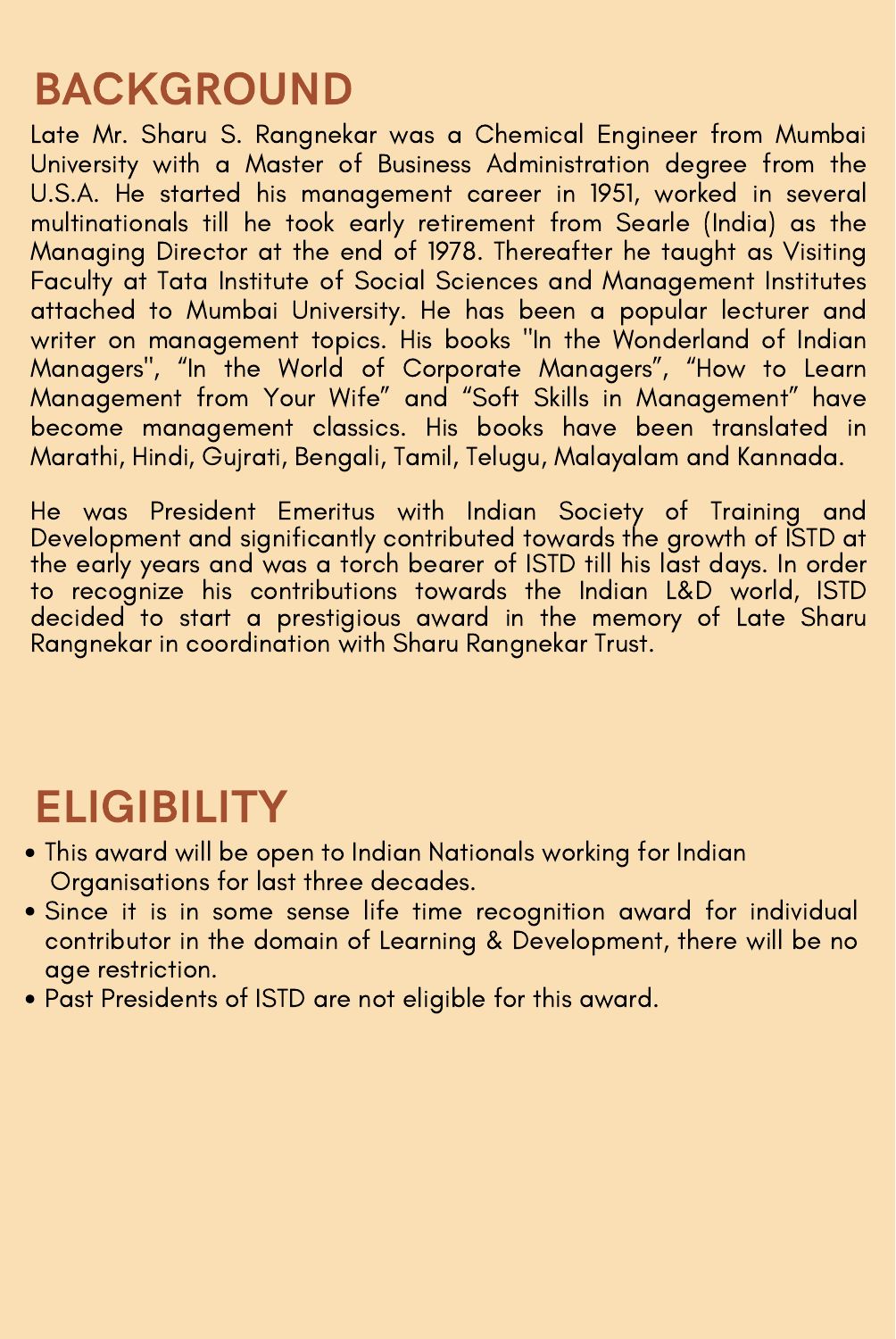Publicity / Announcement will be made through IJTD and other professional association publications and social media.

## SELECTION PROCESS

independent research by going through websites, LinkedIn, YouTube and any other available resources, peer feedback (if necessary) and/or contacting the recommended person for sharing their profile or specific information as required for shortlisting.

- Award Committee will review the recommendations and shortlist 10 names based on contributions made by them in L&D space at corporate, NGO, PSU or government sector in developmental activities, development of resource materials, publications of L&D related books, literatures or action research materials in L&D domain as well as peer recognition.
- While shortlisting, Award Committee will do independent research on the credentials of recommended individual, by carrying out
- The entry for this award will be by recommendation. Hence, any ISTD member (life, annual, student or Institutional) can recommend or selfrecommend only one person of eminence (not necessarily to be ISTD member), highlighting why he/she feels that recommended / selfrecommended person should be considered for this award as per attached format.
- Recommendation letter with all supporting documents is to be sent to Chairman, Award Committee, ISTD, Training House, B-23 Qutub Institutional Area, New Delhi-110016 in a sealed envelop, marked as Recommendation Letter For Sharu Rangnekar Memorial L & D Award, with a soft copy to director@istd.in / [sraban2002@yahoo.co.in](mailto:sraban2002@yahoo.co.in) by 15th August, 2021.

- The shortlisting will be done by the Award Committee on qualitative assessment. Wherever necessary, the Award Committee or any member of the Award Committee may take help of RVPs of ISTD, while undertaking independent research during short listing
- Jury, constituted for this purpose will finalise the award winner from the list of 10 persons recommended by the Award Committee. Chairman of Award Committee will be Secretary to Jury.

# APPLICATION PROCESS